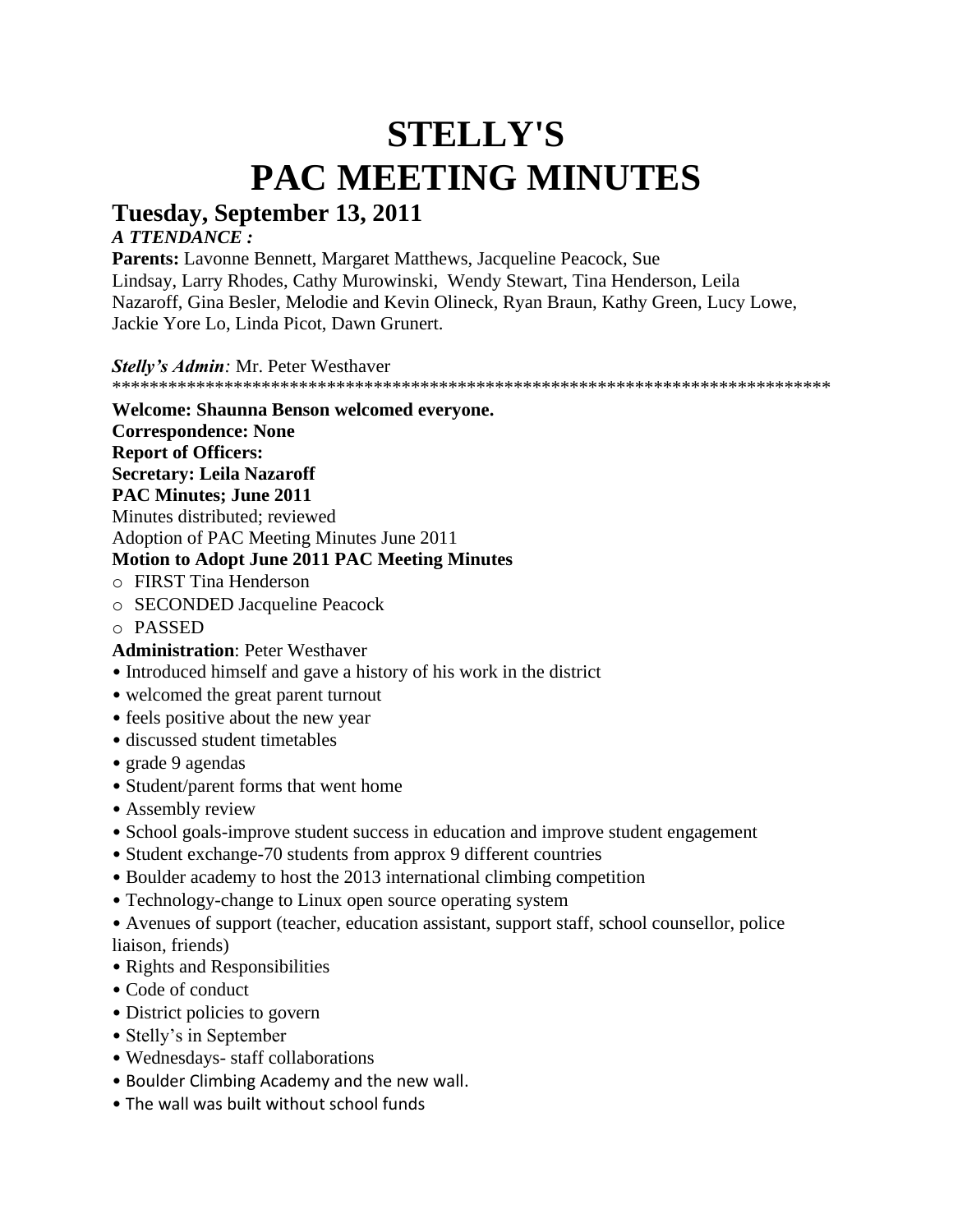- Unique partnership with the Boulder Society
- interest in the wall internationally

# **Questions to Mr. Westhaver from parent group:**

- Question: Are the student/parent forms on the web site?
- Answer: yes
- Question: What is the enrolment?
- Answer: 1050
- Question: Criminal record checks?
- Answer: are good now for 2 years
- Ouestion: Facebook?
- Answer: cannot be accessed from school computers due to a number of reasons
- Question: will there still be an early dismissal on the  $28<sup>th</sup>$  even though the parent/teacher meet is cancelled?
- Answer: yes, the teachers will use this time to prepare parent communications
- Question: What changes have been made to the French Immersion staff?
- Answer: Mr Haley has left Stelly's and has been replaced by Mrs Jenkins who has worked at both Keating and Bayside.
- Question: What is happening with the French 12 provincial exam?
- Answer: There will no longer be a French 12 provincial exam however there will still be a FRAL exam for French Immersion students which entitles those students to a duel dogwood.
- Question: Is it possible to purchase an agenda?
- Answer:??
- Question: What is the max number of students for the Boulder Climbing Academy?
- Answer: 60
- Question: What is happening with the X program?
- Answer: There was not enough parent knowledge of the program and it has been cancelled with the hopes of starting it up again next year.
- Question: Was there a survey of parents from last year regarding the linear system for grad 9 students?
- Answer: No

**Mr Westhaver asked that parents feel free to email any further question to him**.

#### **Funding Requests**

\$10 000 -registration fees for BC sports and Lower Vancouver Island sports associations. Motion modification made to approve \$5 000 and table \$5 000 for further review at the October meeting.

- FIRST- Lavonne Bennett
- SECOND-Jacqueline Peacock
- PASSED

\$5 000-remaing cost of the gym mural (\$20 000 total project cost)

• Tabled till the October meeting.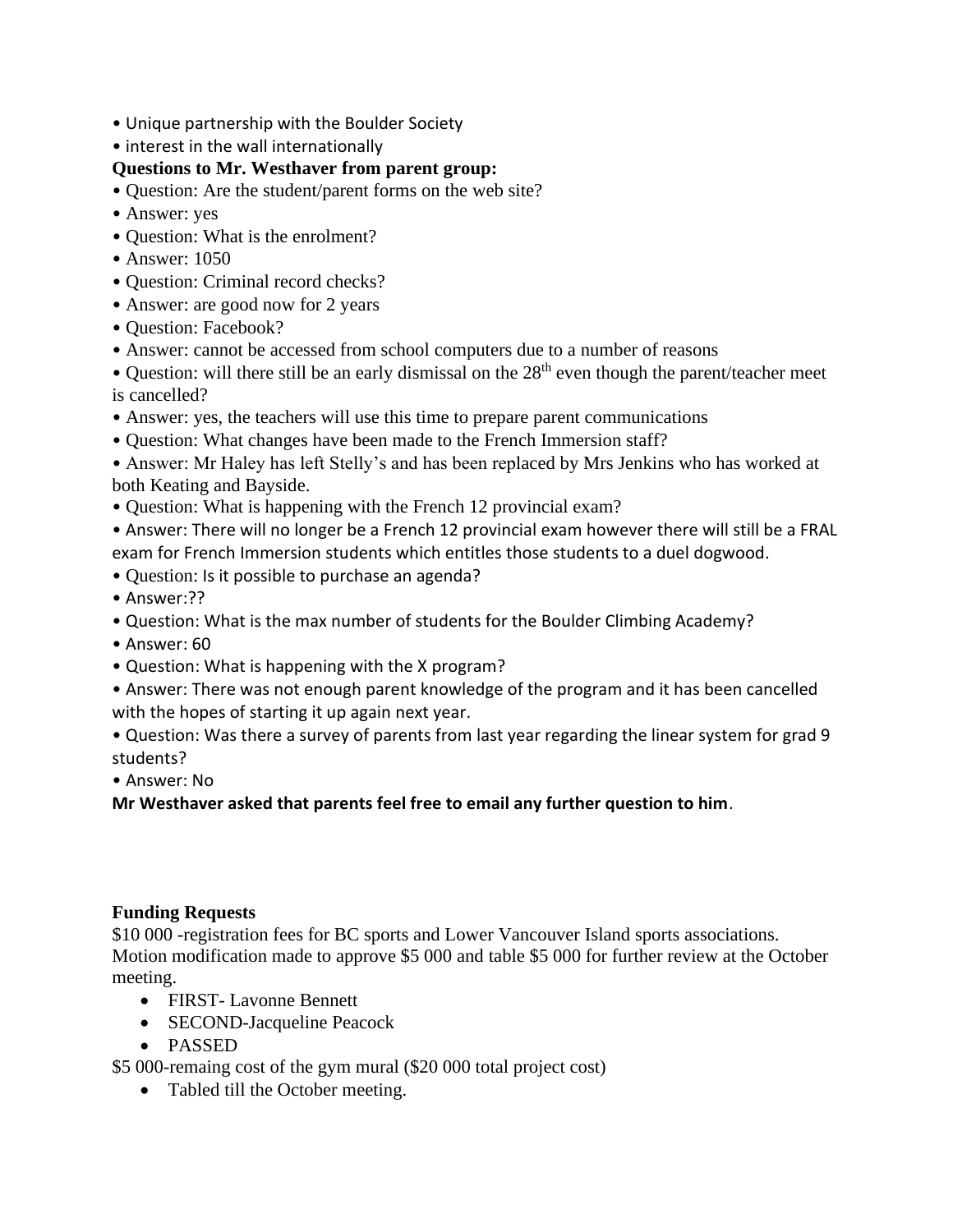\$1 000-canoe replacement for the Outdoor Education Program

- FIRST- Lavonne Bennett
- SECOND-Jacqueline Peacock
- PASSED

# **SPC / School Planning Council Rep;** Sharon Denny

#### Nothing to report

**COPACS Rep;** Jacqueline Peacock and Lavonne Bennett are sharing the position. Nothing to report

# **CPF**

- Magazine Fundraiser
- Can order online
- There will be a table set up in the school
- Forms sent in s/b sent to the office
- Funds benefit all students
- \$ is available for cultural events

# **Treasurer's Repor**t; Sue Lindsay

• We got the gaming grant-\$21,240

# **Motion to Adopt June 2011 Treasurer's Report**

- o FIRST Lavonne Bennett
- o SECONDED Larry Rhodes
- o PASSED
	- Funding requests due by September  $30<sup>th</sup>$

#### **Committee Reports:**

#### • **Breakfast Club**

- •still looking for a coordinator
- Volunteer needed for Wednesday morning
- program runs from 7:20 to 8:45 am

#### • **Fresh Cup Roastery**

• money raised from \$3/pound to \$4/ pound

#### **Grad 2012**

#### **Discussion**

- Concern expressed regarding how teacher job action will effect after grad
- Ms. Lizama is looking into if she can lead a parent info meeting
- After grad meeting for parents to be held the first Tuesday in Oct
- A hold has been put on the U-Vic facility for June  $29<sup>th</sup>$
- Grad bottle drive-major fundraiser
- Ongoing collection at 1947 Stelly's cross road

#### **PAC President**; Shauna Benson